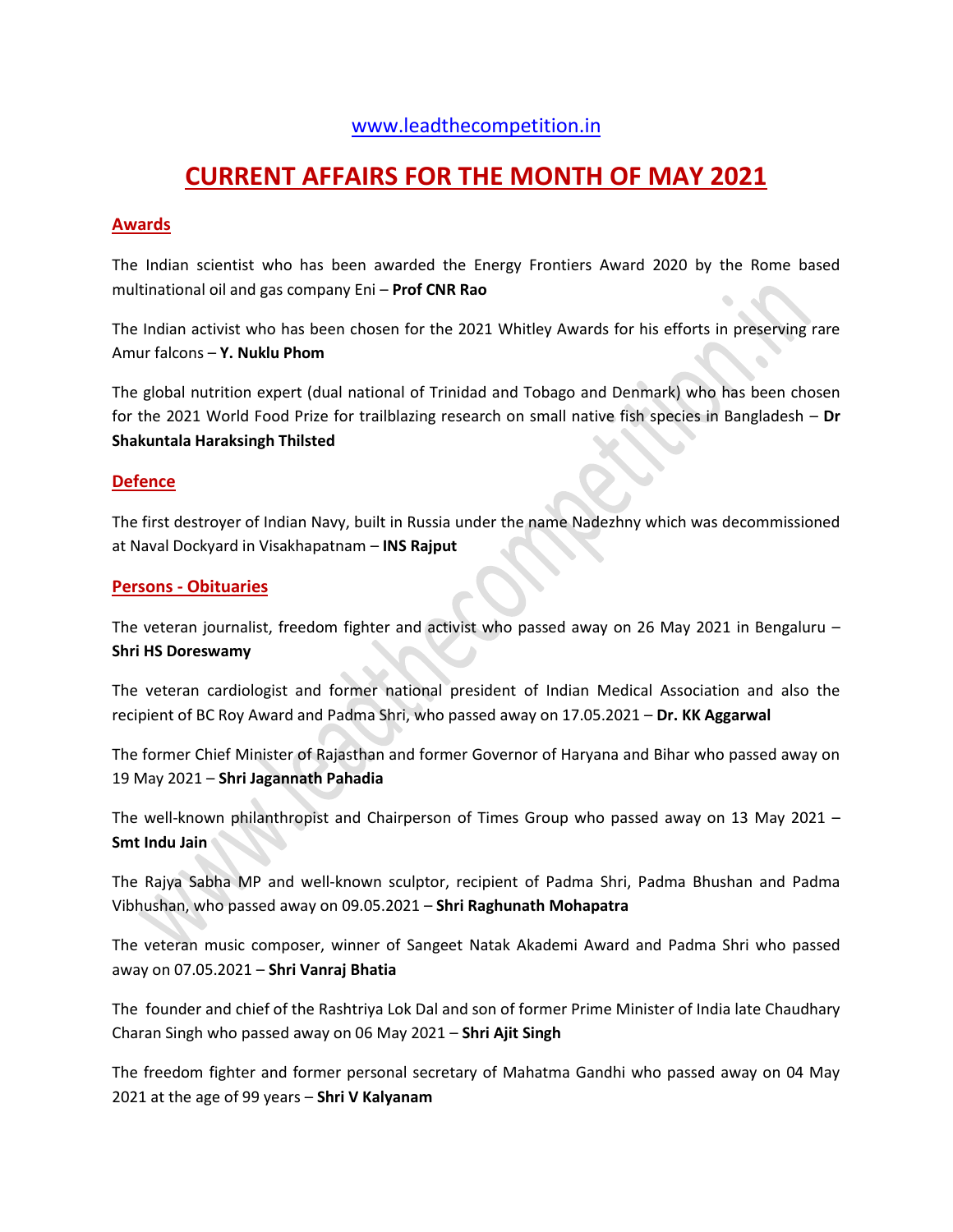The former Lt Governor of Delhi and Goa and former Governor of Jammu and Kashmir who passed away on 03 May 2021 – **Shri Jagmohan**

The well-known sitar maestro, recipient of Padma Shri and Padma Bhushan who passed away on 01 May 2021 – **Pandit Devabrata Chaudhuri**

#### **Persons - Others**

The IPS officer of 1985 batch who has been appointed the Director of Central Bureau of Investigation – **Shri Subodh Kumar Jaiswal**

The contestant from Mexico who has been crowned Miss Universe 2020 at the beauty pageant held in Hollywood, Florida on 16 May 2021 – **Miss Andrea Meza**

#### **Sports**

The present President of International Hockey Federation who has been re-elected for the second term till 2024 – **Narinder Batra**

The sherpa guide from Nepal who has broken his own record of climbing Mt Everest by doing it for the 25th time – **Kami Rita**

The English professional snooker player who has won the 2021 World Snooker Championship held in England from 17 April to 03 May 2021 – **Mark Selby**

#### **Places**

The Indian state which has approved the setting up of Legislative Council in the State – **West Bengal**

The new and 23rd district created out of Sangrur district in Punjab – **Malerkotla**

#### **Themes**

The theme of UN Global Road Safety Week observed from 17 to 23 May 2021 – **Streets for Life #Love30**

The new motto of Go Air airlines which has rebranded itself as Go First airlines – **You Come First**

#### **Miscellaneous**

The severe cyclonic storm of Arabian Sea which caused heavy rainfall in Kerala, Karanataka, Goa, Maharashtra and Gujarat and also caused loss of lives and property was named – **Cyclone Tauktae**

The severe cyclonic storm which arose in Bay of Bengal and made landfall in Odisha caused destruction of crops in Odisha, West Bengal and Jharkhand was named – **Yaas**

The Prime Minister's Scheme for mentoring young authors launched by the Ministry of Education is named – **YUVA**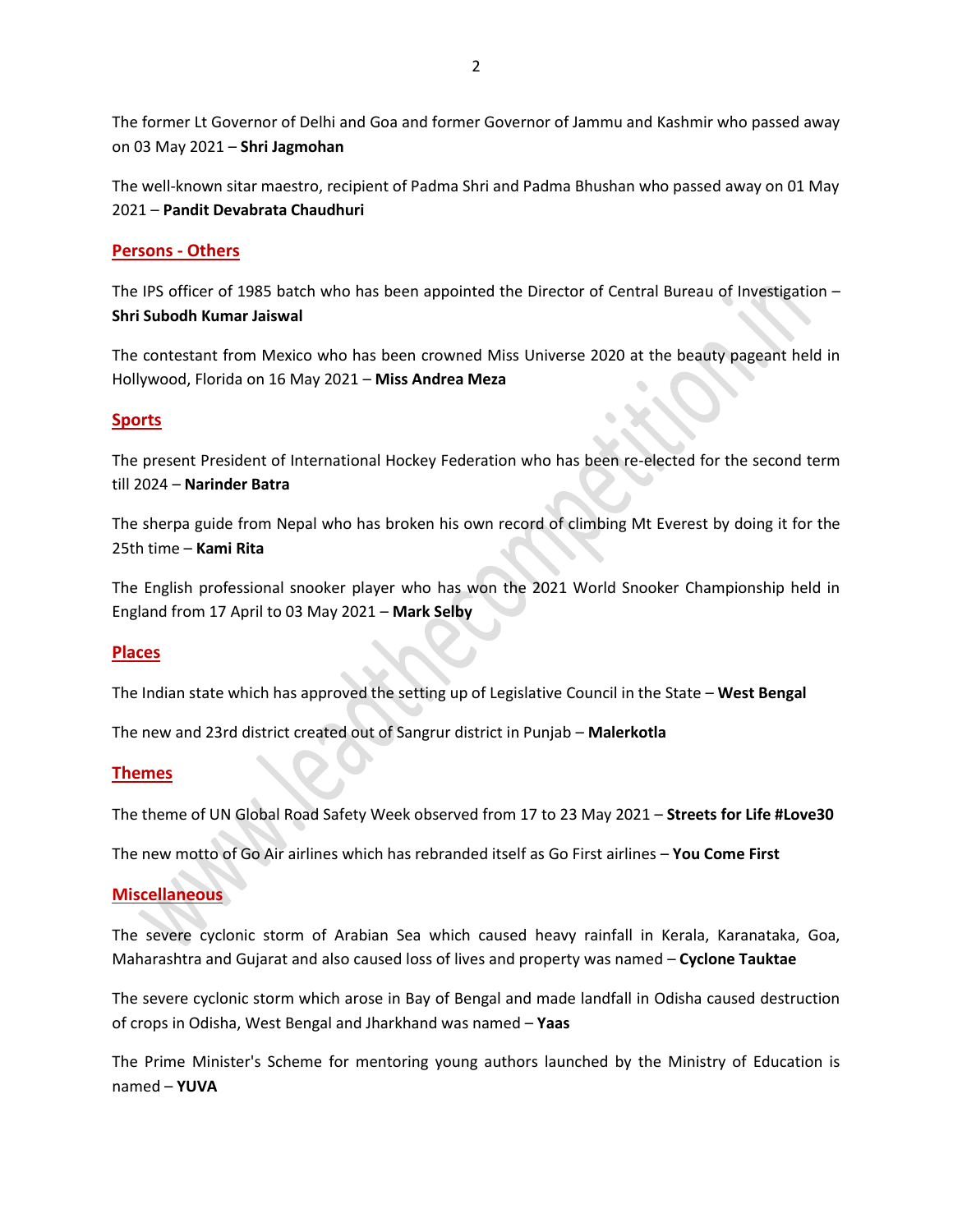#### **Covid-19**

The mission launched by Indian Navy for transportation of relief materials like Oxygen tankers for Covid-19 patients is named – **Operation Samudra Setu II**

The antibody detection-based kit developed by Defence Institute of Physiology and Allied Sciences (DIPAS), a laboratory of Defence Research and Development Organisation (DRDO) is named – **DIPCOVAN**

The dedicated community support helpline operationalised by the Union Ministry of Ayush to provide AYUSH-based approaches and solutions for the challenges raised by Covid-19 – **14443**

#### **Assembly Elections 2021**

| #  | <b>State</b>      | <b>Party/Alliance Won</b>                      | <b>Chief Minister</b>    |
|----|-------------------|------------------------------------------------|--------------------------|
| 1. | West Bengal       | All India Trinamool Congress                   | Ms. Mamata Banerjee      |
| 2. | <b>Tamil Nadu</b> | Dravida Munnetra Kazhagam                      | Shri M.K. Stalin         |
|    | Kerala            | Left Democratic Front                          | Shri P Vijayan           |
| 4. | Assam             | Bharatiya Janata Party                         | Shri Himanta Biswa Sarma |
|    | Puducherry        | All India NR Congress & Bharatiya Janata Party | Shri N Rangaswamy        |

#### **Shri Sundarlal Bahuguna**

Born: 9 January 1927; Passed away: 21 May 2021

Noted Indian environmentalist and Chipko movement leader.

#### **Awards**

- 1981: Padma Shri Award
- 1987: Right Livelihood Award (Chipko Movement)
- 1986: Jamnalal Bajaj Award for constructive work.
- 2009: Padma Vibhushan Award

#### **Books Written**

- India's Environment: Myth & Reality with Vandana Shiva, Medha Patkar
- Environmental Crisis and Humans at Risk: Priorities for action with Rajiv K.Sinha
- Bhu Prayog Men Buniyadi Parivartan Ki Or (Hindi)
- Dharti Ki Pukar (Hindi)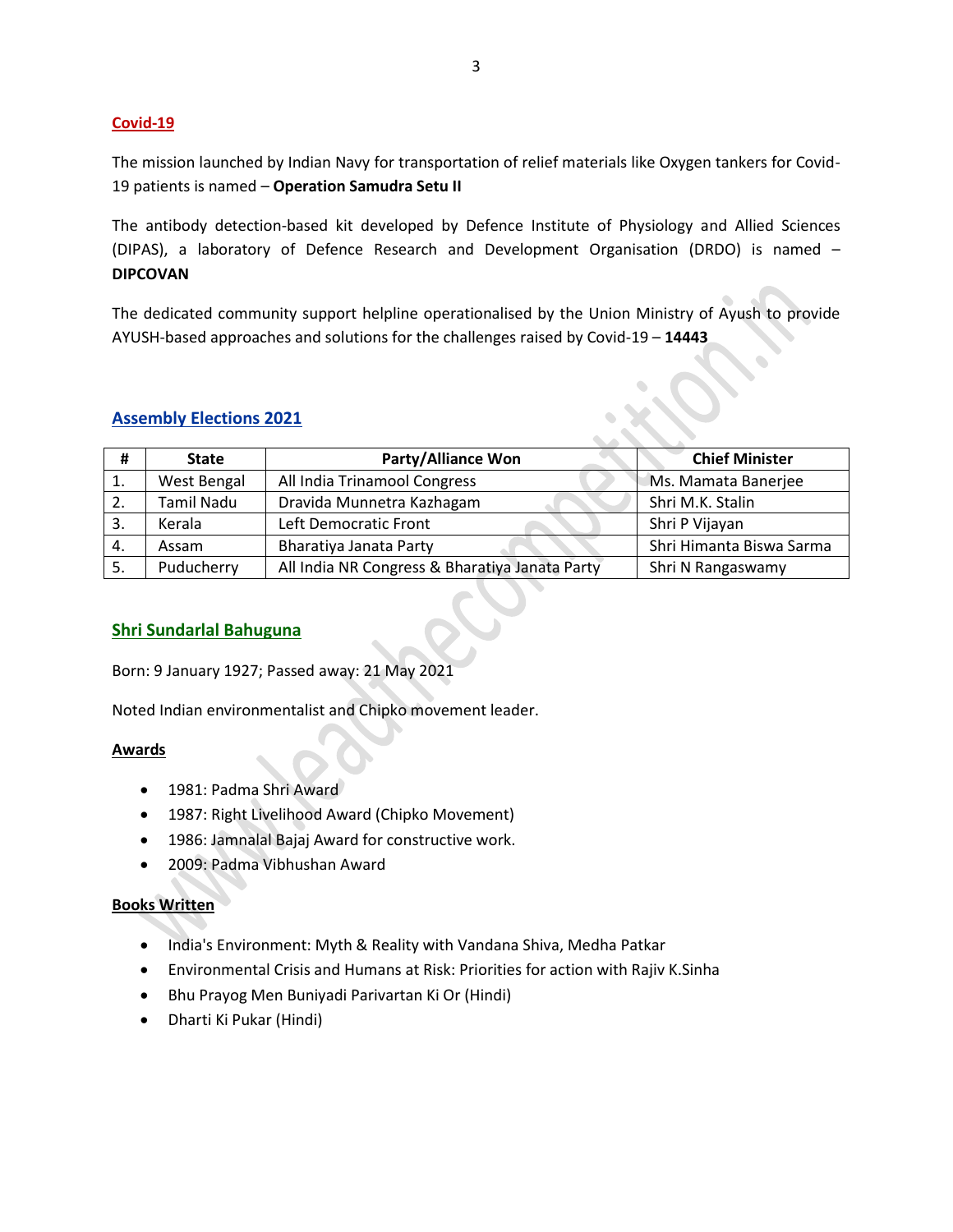## **Vaccines for COVID-19**

| #              | <b>Brand Name</b> | <b>Type</b>         | Developed by                    | <b>Manufactured by</b>   |
|----------------|-------------------|---------------------|---------------------------------|--------------------------|
| $\mathbf{1}$ . | Comirnaty         | mRNA.               | <b>BioNTech (German</b>         | Pfizer                   |
|                | (Tozinameran)     |                     | company                         |                          |
| 2.             | Vaxzevria,        | Viral vector        | Oxford University and           | AstraZeneca at 25 sites  |
|                | Covishield        |                     | AstraZeneca (British-           | including Serum Institue |
|                | (AZD1222)         |                     | Swedish MNC)                    | of India                 |
| 3.             | Gam-COVID-Vac,    | <b>Viral Vector</b> | Gamaleya Research               | Gamaleya Research        |
|                | Sputnik-V         |                     | Institute                       | Institute, Russia        |
| 4.             | Janssen COVID-    | <b>Viral Vector</b> | Janssen Vaccines,               | Johnson & Johnson        |
|                | 19, Ad26.COV2.S   |                     | Netherlands & Janssen           |                          |
|                |                   |                     | Pharma, Belgium                 |                          |
|                |                   |                     | (subsidiaries of Johnson &      |                          |
|                |                   |                     | Johnson, USA)                   |                          |
| 5.             | COVAXIN           | Inactivated         | Bharat Biotech, ICMR and        | Bharat Biotech, India    |
|                |                   | <b>Virus</b>        | National Institute of           |                          |
|                |                   |                     | Virology, India                 |                          |
| 6.             | CoronaVac,        | Inactivated         | Sinovac Biotech Ltd, China      | Sinovac Biotech (China), |
|                | Sinovac           | Virus               |                                 | Bio Pharma (Indonesia),  |
|                |                   |                     |                                 | Instituto Butantan       |
|                |                   |                     |                                 | (Brazil)                 |
| 7.             | Moderna COVID-    | <b>mRNA</b>         | Moderna Inc, The US             | Modern Inc (USA)         |
|                | 19 vaccine/mRNA-  |                     | National Inst of Allergy and    |                          |
|                | 1273              |                     | Infectious Disease (NIAID)      |                          |
|                |                   |                     | and Biomedical Advance          |                          |
|                |                   |                     | <b>Research and Development</b> |                          |
|                |                   |                     | Authority (BARDA)               |                          |

# **Important Days of May**

| World Press Freedom Day: 03 May 2021                    |  |  |  |
|---------------------------------------------------------|--|--|--|
| Designated by: UN General Assembly                      |  |  |  |
| First Observed in: 1994                                 |  |  |  |
| Theme: Information as a Public Good                     |  |  |  |
| World Asthma Day: 05 May 2021 (1st Tuesday of May)      |  |  |  |
| Designated by: Global Initiative for Asthma             |  |  |  |
| Theme: Uncovering Asthma Misconceptions                 |  |  |  |
| First observed in: 1998                                 |  |  |  |
| World Red Cross and Crescent Day: 08 May 2021           |  |  |  |
| Designated by: International Committee of the Red Cross |  |  |  |
| First Observed in: 1948                                 |  |  |  |
| Theme: Together we are unstoppable                      |  |  |  |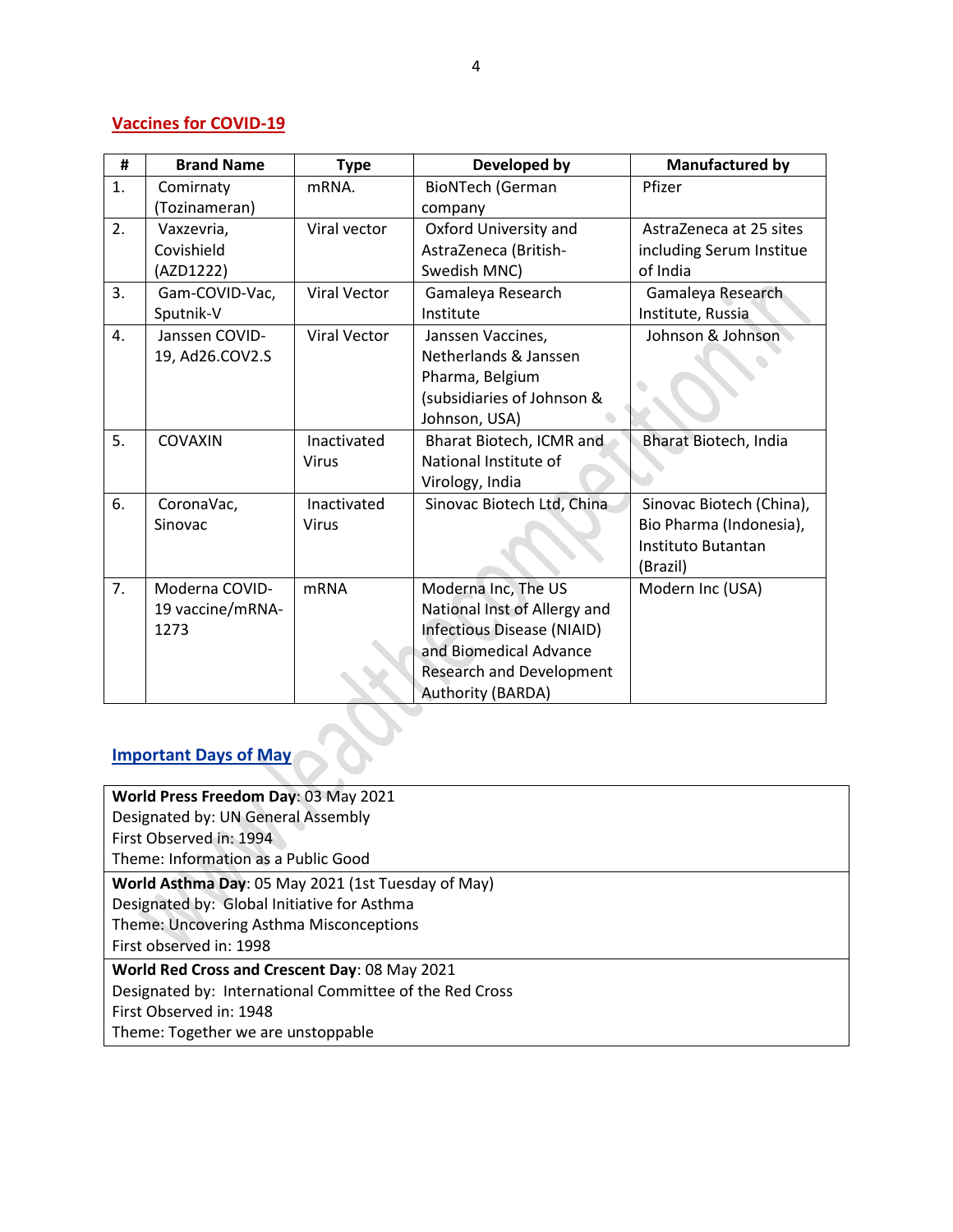| World Migratory Bird Day: 08 May 2021                                                     |  |  |  |  |  |
|-------------------------------------------------------------------------------------------|--|--|--|--|--|
| Designated by: AEWA Secretariat                                                           |  |  |  |  |  |
| First Observed in: 2006                                                                   |  |  |  |  |  |
| Theme: Sing. Fly, Soar - Like a Bird                                                      |  |  |  |  |  |
| International Nurses Day: 12 May 2021                                                     |  |  |  |  |  |
| Designated by: International Council of Nurses                                            |  |  |  |  |  |
| Theme: Nurses: A Voice to Lead - A vision for future healthcare                           |  |  |  |  |  |
| <b>International Day of Families: 15 May 2021</b>                                         |  |  |  |  |  |
| Designated by: UN General Assembly                                                        |  |  |  |  |  |
| Theme: Families and New Technologies                                                      |  |  |  |  |  |
| First Observed in: 1994                                                                   |  |  |  |  |  |
| World Telecommunication and Information Society Day: 17 May 2021                          |  |  |  |  |  |
| Designated by: United Nations General Assembly                                            |  |  |  |  |  |
| Theme: Accelerating digital transformation in challenging times                           |  |  |  |  |  |
| First Observed in: 2007                                                                   |  |  |  |  |  |
| International Day for Biological Diversity: 22 May 2021                                   |  |  |  |  |  |
| Designated by: UN General Assembly                                                        |  |  |  |  |  |
| Theme: We're part of the solution #ForNature                                              |  |  |  |  |  |
| First Observed in: 2001                                                                   |  |  |  |  |  |
| International Day of Vesak: 26 May 2021 (Full Moon day of May every year)                 |  |  |  |  |  |
| Designated by: United Nations General Assembly                                            |  |  |  |  |  |
| First Observed in: 2000                                                                   |  |  |  |  |  |
| International Day for UN Peacekeepers: 29 May 2021                                        |  |  |  |  |  |
| Designated by: United Nations General Assembly                                            |  |  |  |  |  |
| First Observed in: 2003                                                                   |  |  |  |  |  |
| Theme: The road to a lasting peace: Leveraging the power of youth for peace and security. |  |  |  |  |  |
| World No Tobacco Day: 31 May 2021                                                         |  |  |  |  |  |
| Designated by: World Health Organisation                                                  |  |  |  |  |  |
| First Observed in: 1987                                                                   |  |  |  |  |  |
| Focus: Commit to Quit                                                                     |  |  |  |  |  |

#### **2021 Laureus Sports Awards**

#### **Awarded by Laureus Sport for Good Foundation**

- 1. Sportsman of the Year Award: **Rafael Nadal**
- 2. Sportswoman of the Year Award: **Naomi Osaka**
- 3. Team of the Year Award: **Bayern Munich**
- 4. Breakthrough of the Year Award: **Patrick Mahomes**
- 5. Comeback of the Year Award: **Max Parrot**
- 6. Sport for Good Award: **KICKFORMORE by KICKFAIR**
- 7. Lifetime Achievement Award: **Billie Jean King**
- 8. Athlete Advocate of the Year Award: **Lewis Hamilton**
- **9.** Sporting Inspiration Award: **Mohamed Salah**